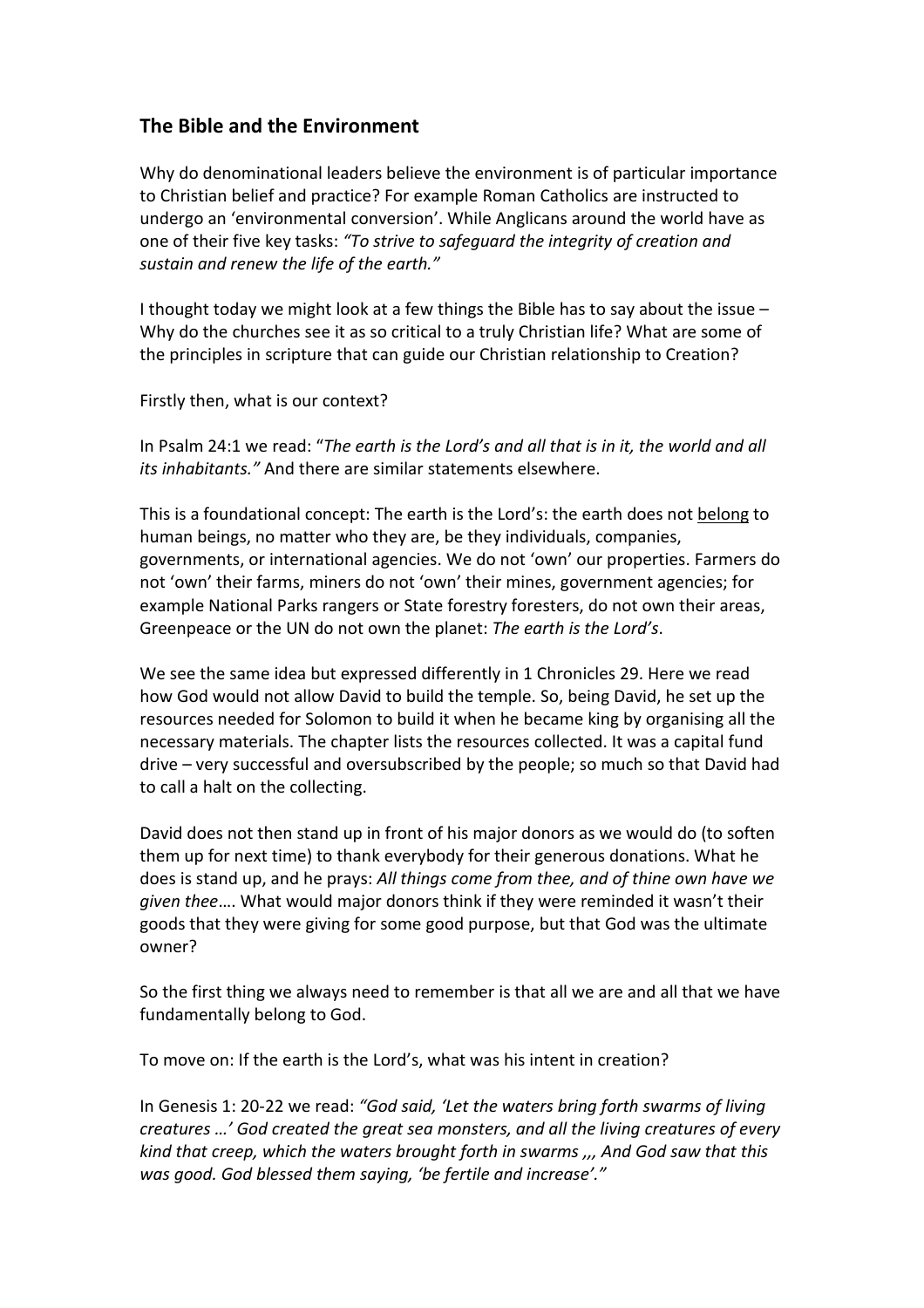From the perspective of the authors of the Hebrew Bible, there are two points to make. Firstly, creation has a purpose. It is to develop and support life. Not a little bit, but swarms of living creatures. Creation was intended to provide an abundance of life – at the present time perhaps 8 million species. Jesus also said he came to support an abundance of life. Not a little bit, or a moderate amount, but an abundance. Further in the Genesis passage (Gen 1:30) we read: *"And it was so and God saw all that He had made, and found it very good."* All that He made - not just humans but the whole of creation – a powerful affirmation. He loved every stage and aspect of earth history.

The second point from these passages is the word 'good'. This does not mean 'nice' or 'comfortable'. The Hebrew actually means something like 'fit for purpose', or 'suitable', or 'proper'.

Thus the passage actually means: 'God saw that the whole of creation was fit for the purposes he intended'. And that purpose was 'to bring forth an abundance of life'.

So God had intent in creation, and as a consequence, we must ask ourselves; what is our intended place in a universe that was made 'fit for purpose'. What is our role? How should we act in response to God's creative action?

Other passages can help us answer this question.

Firstly we need to recognise our true place. And for this we can start with Job challenging God in Job chapters 38 and 39. He rips into God about the terrible situation he finds himself in. He is angry because he knows he has done nothing to warrant such appalling treatment. He demands answers as a right. God listens to him and then responds: "… *the Lord answered Job out of the whirlwind: … Gird up your loins like a man, I will question you, and you shall declare to me: Where were you when I laid the foundations of the earth?"* Job's final response is to recognise what he is – not a free agent who can do what he wants, independent and self-centred, but a creature standing before its creator. "*… Then Job answered the Lord: …See I am of small account: what shall I answer you? I lay my hand on my mouth, I have spoken once, and I will not answer twice."* The hand action was the legal way at the time of saying I have nothing more to add in a court case.

Job realises he only exists because of He who has made and sustains a universe that is utterly beyond Job's comprehension and power. His final response when he recognises this is to bow in awe and humility before his Lord.

What is our response to such a God? Are we like Job was in the beginning? or at the end? Do we recognise that our very existence is entirely dependent on God? Do we accept this and live accordingly? As individuals, are awe and humility our response to God? Is worship central to all aspects of our lives?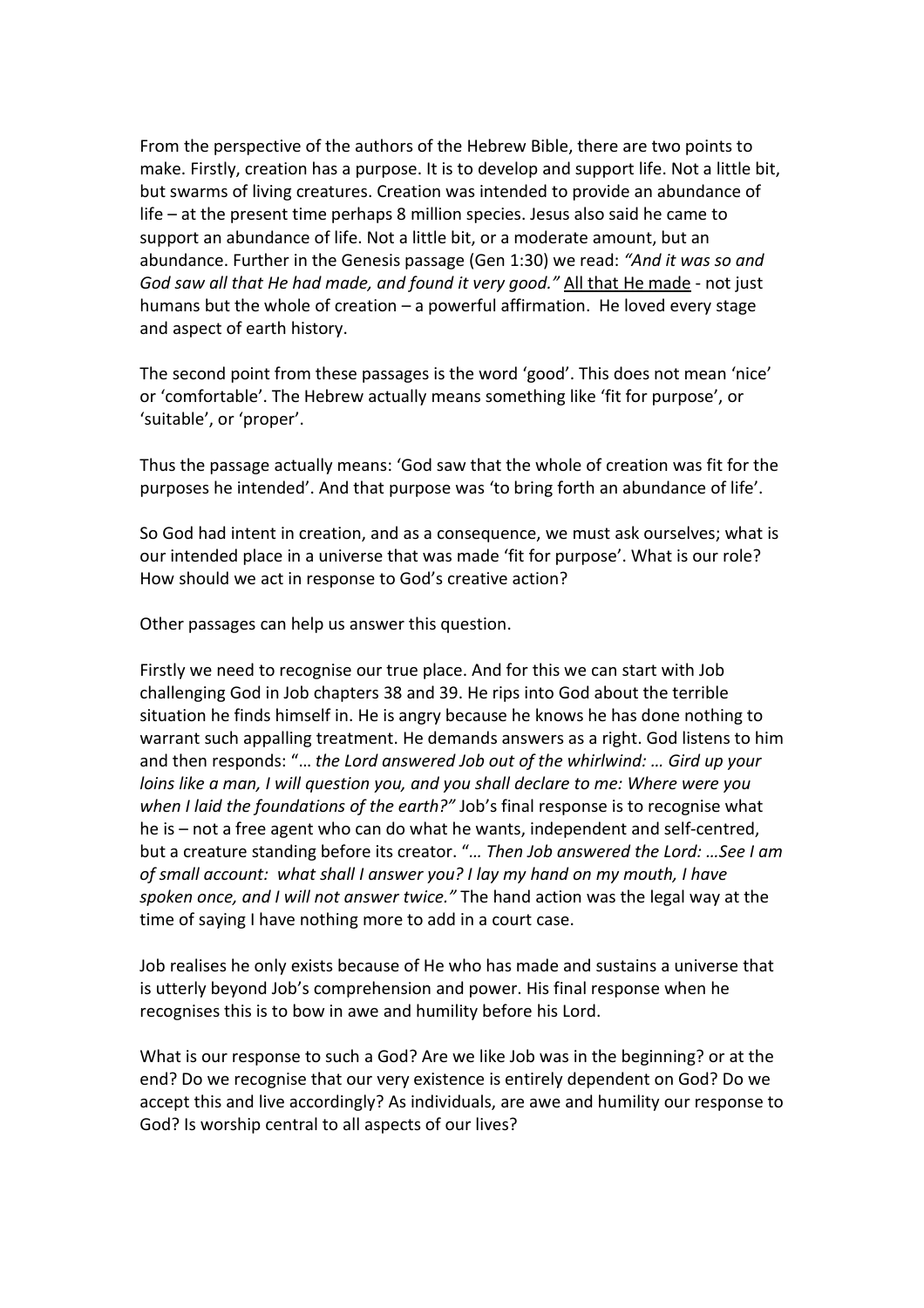A second dimension of who we are is that we are part of a worshipping community. For example in Psalm 148: 6-11 we read:

*Praise the Lord from the earth, Fire and hail, snow and frost, stormy wind! Mountains and hills, fruit trees and cedars! Wild animals and cattle, Creeping things and flying birds! Young men and women alike, old and young together!*

*Let them praise the name of the Lord, For his name alone is exalted: His glory is above earth and heaven.*

The choir of creation consists of *all* of creation, not just humans. It was *all* living things that God saw as good – not just us. A key concept of the Eucharistic liturgy of the early church and so of the Orthodox Church today is that we are called to be the voice of the whole of creation in worship: What a wonderful role we have been given – not just to worship ourselves, but to speak in adoration and awe to the Creator on behalf of the whole of creation that was made 'fit for this purpose'. Here is humanity's true place in creation.

However as creation is despoiled, so is its capacity to worship and so the worship is diminished. Given our role in this despoliation, I wonder how we will answer when we stand before the judgement seat? How do we offer full and true worship now?

Finally, as creatures with the understanding and power that we have: how are we intended to act?

Again we can find aspects of this in the first chapters of Genesis. In 2:15 we read: "*The Lord God took the human creature and placed him in the Garden of Eden to till it and to tend it."* Till and tend – what connotations would these words have had to Hebrew readers? 'Till' is translated elsewhere as 'serve' or 'protect'; for example in Joshua 24 'as for me and my house we will *serve* the Lord'. 'Tend' is translated elsewhere as 'keep' or 'look after': Aaron says 'may the Lord bless you and *keep* you', for example. So the passage more clearly could be translated as: "*The Lord God took the human creature and placed him in the Garden of Eden to protect and to look after it.'* This has very different connotations doesn't it? We now find it is a relational interaction. Could we see the way we presently treat the earth as a relational interaction? As protecting and looking after creation?

This brings me to the last Old Testament passage I have time for today: the dreaded dominion passage. In Genesis 1:28 we read: *"Be fruitful and multiply … and have dominion over … every living thing that moves on the earth".* The word translated '*have dominion over*' has the sense of : 'has responsibility for'. The sense is of a steward having dominion over the household, that is, a delegated authority with